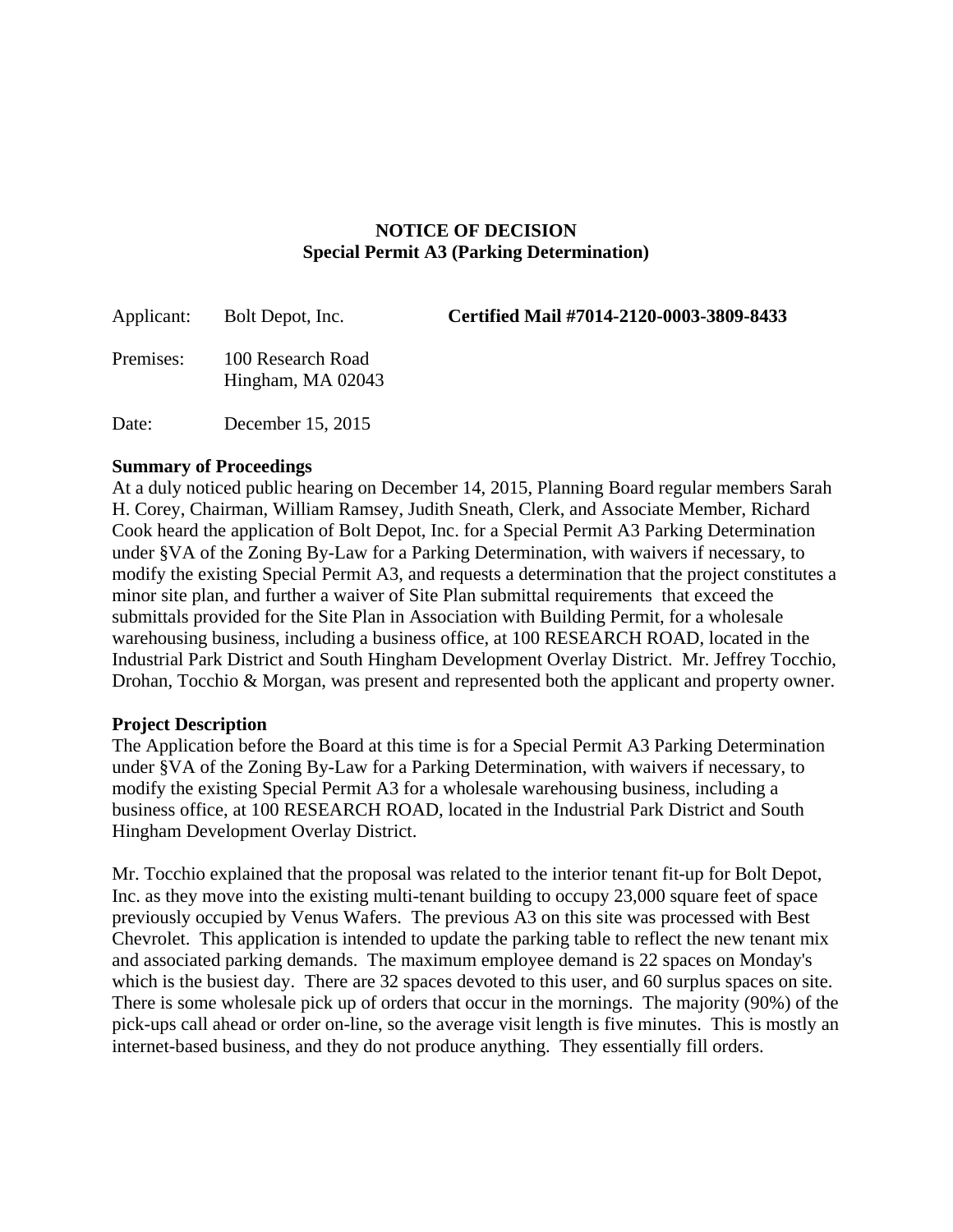The total proposed spaces on site is 173 and the total number of spaces required by the by-law is 113, so there are 60 spaces more than the required amount. The plan submitted demonstrates adequate circulation for a WB62 truck.

## **Findings and Decision**

The Board found that this is an existing site, with no physical improvements outside beyond the striping of parking spaces.

The Board then reviewed the project in accordance with Section V-A, 6 as follows:

- *a) The parking is sufficient in quantity to meet the needs of the proposed project;*  Finding: Yes. There are 32 spaces allotted for this use. There will be 173 parking spaces provided on-site, and the cumulative parking requirement for all uses is 113 spaces, which leaves 60 "surplus" spaces.
- *b) Pedestrian access and circulation has been provided for;*  Finding: Yes. Plans show the truck turning template to demonstrate a 40' truck can circumnavigate the site.
- *c) New driveways have been designed to maximize sightline distances to the greatest extent possible;*  Finding: N/A. Driveways are existing; site is developed.
- *d) It is impractical to meet these standards and that a waiver of these regulations will not result in or worsen parking and traffic problems on-site or on the surrounding streets, or adversely affect the value of abutting lands and buildings and*  Finding: N/A. It is an existing site.

## **Vote on the Special Permit A3**

The Board then Moved, Seconded and SO VOTED to approve the Special Permit A3 for Bolt Depot, Inc. under Section V-A, for its wholesale warehousing, including office, as presented at the hearing and as shown on plans titled "100 Research Road, Hingham, Massachusetts, Parking Exhibit", Sheet C-101, dated 11/17/15, revised to 12/14/15, prepared by CHA, 101 Accord Park Drive, Norwell, MA 02061, with the following condition: